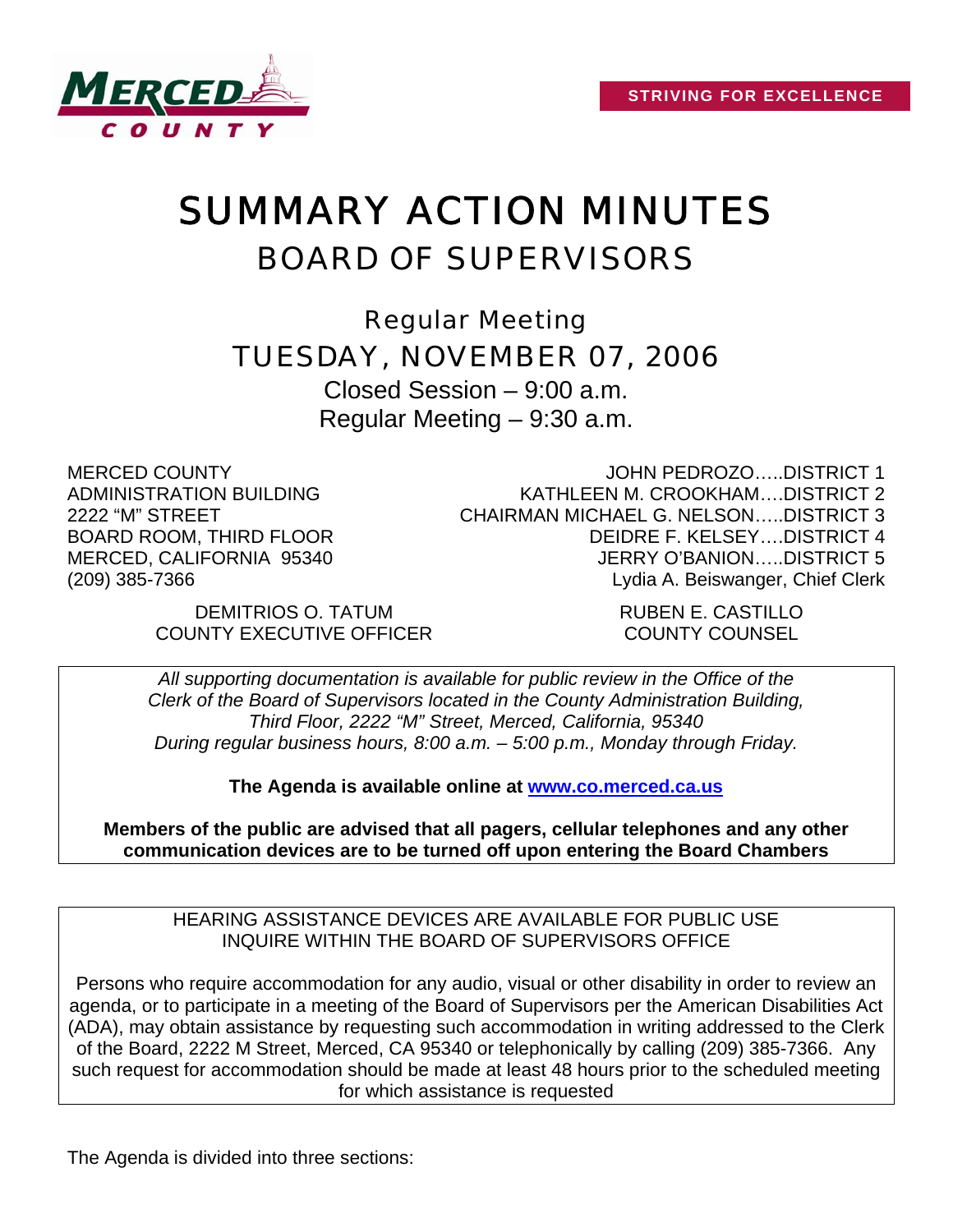**CONSENT CALENDAR** – These matters include routine financial and administrative actions and are approved by a single majority vote.

**SCHEDULED ITEMS** – These items are noticed hearings, work sessions and public hearings.

**REGULAR CALENDAR** – These items include significant policy and administration actions. Immediately after approval of the CONSENT CALENDAR, if the time of the hearing of SCHEDULED ITEMS has not arrived, the REGULAR CALENDAR will be considered.

# **SCHEDULED ITEMS**

# 9:00 A. M. **CLOSED SESSION - CONFERENCE WITH LEGAL COUNSEL - EXISTING LITIGATION:** It is the intention of the Board to meet in Closed Session concerning Existing Litigation pursuant to Government Code Section 54956.9(a): Case: Lopez v. County of Merced, et al., Case No: 1:06-cv-01526-OWW-DLB

### **THE BOARD RECESSED AT 9:00 A.M. AND RECONVENED AT 10:00 A.M. WITH ALL MEMBERS PRESENT AND THE CHAIRMAN ADVISED THERE IS NOTHING TO REPORT**

# **GOVERNMENT CODE SECTION 54950 COMPLIANCE (LATE AGENDA ITEMS)**

# *REVIEW BOARD ORDER – SEE PAGE 6*

- 9:30 A. M. **FIRE** Hazardous Materials Response Unit Display (Administration Building Parking Lot, 21<sup>st</sup> Street side)
- 10:00 A. M. **PLEDGE OF ALLEGIANCE**

**PUBLIC OPPORTUNITY TO SPEAK ON ANY MATTER OF PUBLIC INTEREST WITHIN THE BOARD'S JURISDICTION INCLUDING ITEMS ON THE BOARD'S AGENDA, EXCEPT FOR THOSE ITEMS SPECIFICALLY SCHEDULED AS PUBLIC HEARINGS** (Testimony limited to five minutes per person)

## *REVIEW BOARD ORDER – SEE PAGE 6 AND 7*

#### **PRESENTATIONS**

 **Fire:** Display and Dedication of the new Hazardous Materials Response Unit for the Merced County Fire Department Castle Airport Fire **Station** 

**San Joaquin Valley Rail Committee:** Introduction of Strategic Business Plan for the San Joaquin Rail Corridor

#### *REVIEW BOARD ORDER – SEE PAGE 7*

**BUDGET TRANSFERS FROM REVENUE/CONTINGENCIES** (4/5 Vote Required) Public Works-\$2,012

**APPROVED AS RECOMMENDED AYES: ALL**

**APPROVAL OF CONSENT AGENDA CALENDAR** (Items #1 - 18) **APPROVED AS RECOMMENDED AYES: ALL**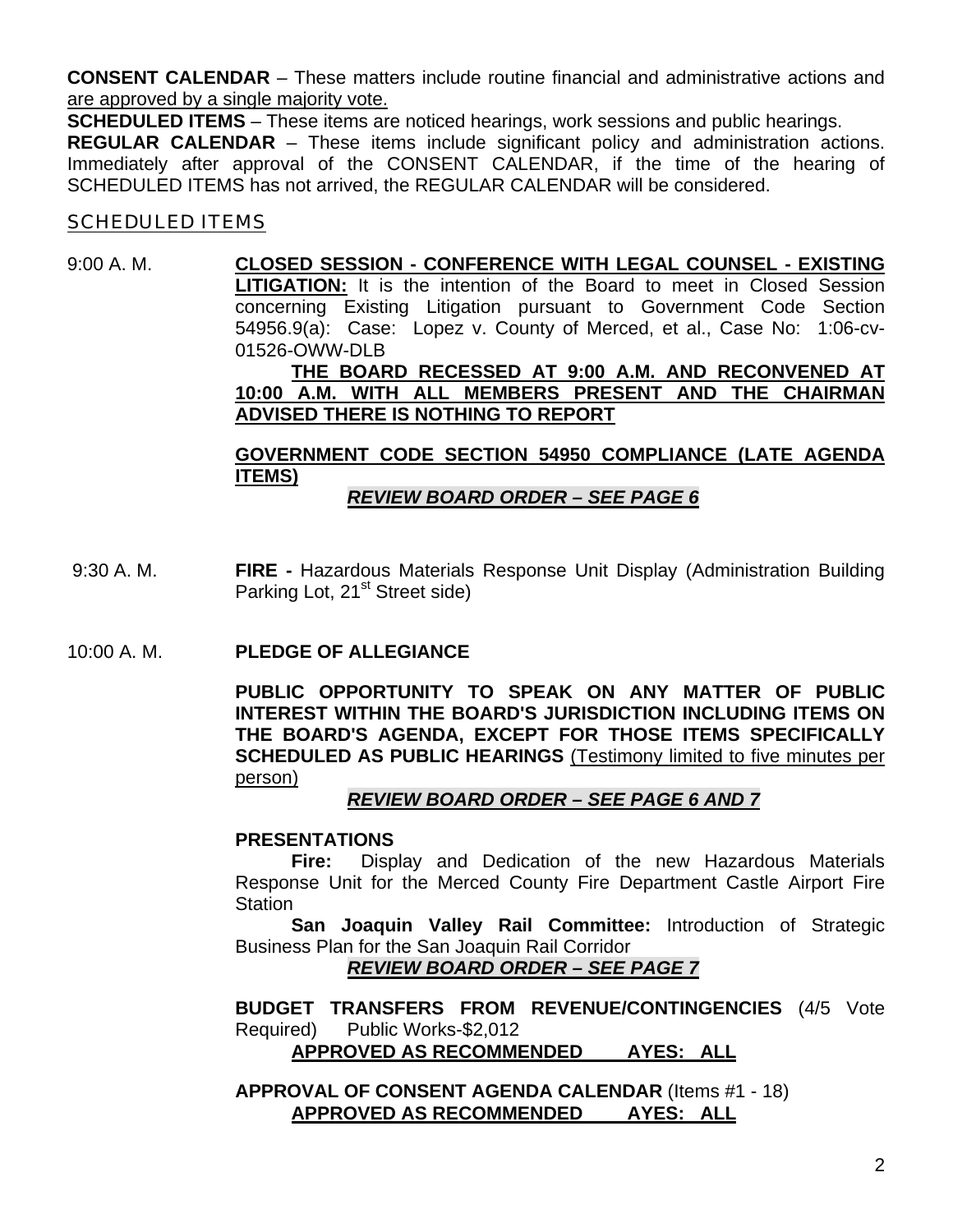County Executive Officer, County Counsel, County Auditor, Board of Supervisors Members

# CONSENT CALENDAR (Items #1 - 18) **APPROVED AS RECOMMENDED AYES: ALL**

## Human Services Agency

- 1. Approve and authorize Chairman to sign Amendment to Contract No. 2004142 with Airport Warehouse Rentals for Grogan Avenue Storage Space adding two additional storage units.
- 2. Approve and authorize Chairman to sign Renewal Contract No. 2006110 with Merced Lao Family Community, Inc. for Refugee Employment and Social Services Program.

# Public Works

- 3. Approve and authorize Chairman to sign Amendment to Contract No. 2001160 with Shamrock "S" Pollination Service, Inc. for an additional three years to utilize approximately three acres in the southeasterly portion of the Sunset Drive Borrow Pit for the temporary storage and removal of beehives.
- 4. Set Public Hearing for December 5, 2006 at 10:00 a.m. to consider Proposed Ordinance adjusting Fees for Encroachment Permits (Amends Ordinance No. 1698 and County Code Section 13.30.030).
- 5. Set Public Hearing for December 5, 2006 at 10:00 a.m. to consider Proposed Resolution setting the Planning and Community Development Department Review Fees (Supercedes Resolution No. 2005-156).
- 6. Set Public Hearing for December 5, 2006 at 10:00 a.m. to consider Proposed Ordinance adjusting the County Surveyor's Fees (Amends Ordinance No. 1761 and County Code Section 17.04.020).
- 7. Set Public Hearing for December 5, 2006 at 10:00 a.m. to consider adjusting the Fees for Improvement Plan Review and Construction Inspection of Subdivision Projects and Miscellaneous Document Review and Processing (Amends Ordinance No. 1760 and County Code Section 16.080.030.D.3 and D.4).
- 8. Approve Budget Transfers in the amount of \$2,400 and \$896 as recommended by Executive Office.

# Board of Supervisors

9. Approve and authorize Chairman to sign Renewal Contract No. 2006293 with Nancy Leuder Misra for the loan of the Merced County Courthouse Needlepoint to Merced County for the purpose of display.

## Executive Office

10. Approve Travel Requests submitted by Sheriff as recommended by Executive Office.

## Board Recognition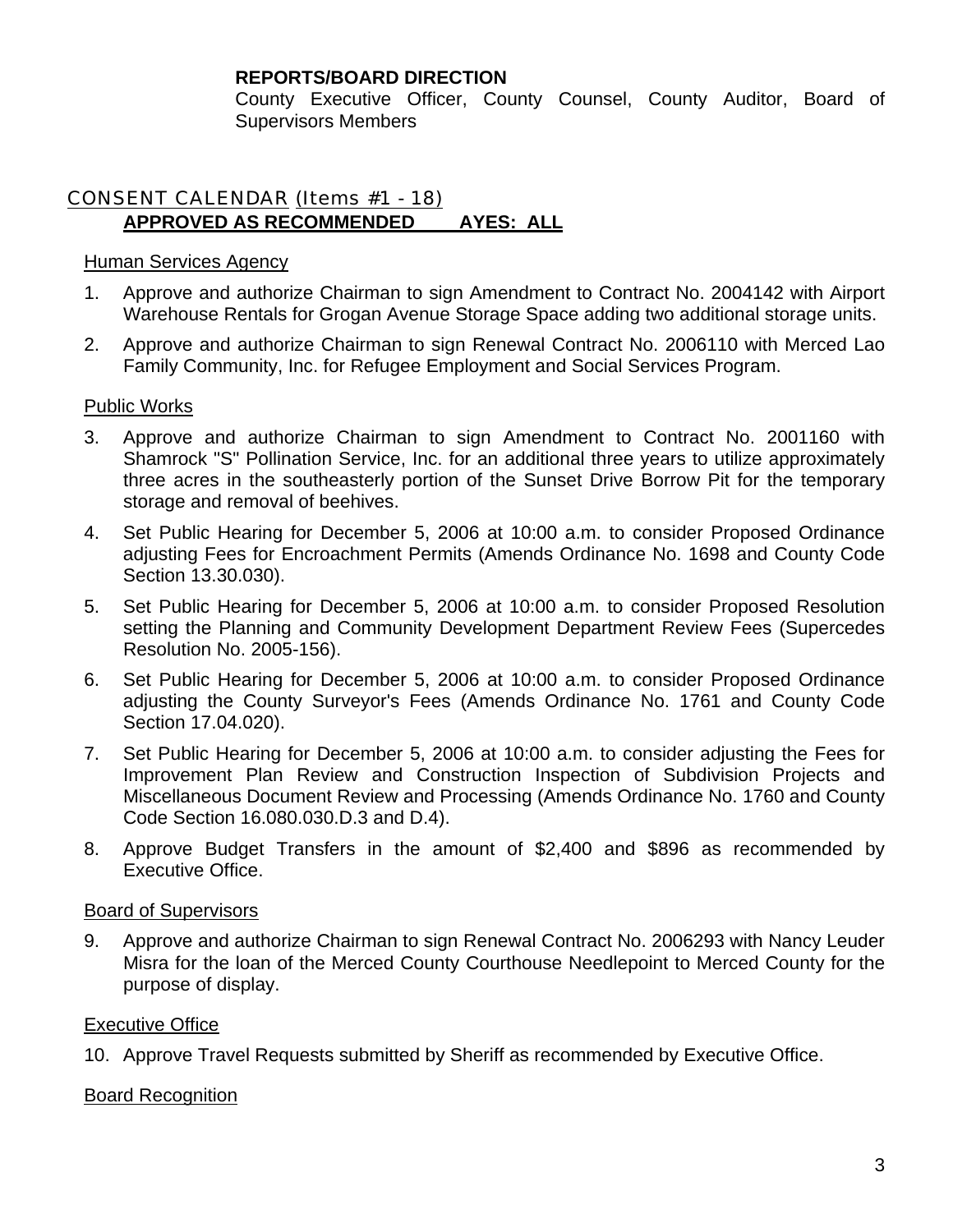- 11. Authorize Certificate of Recognition to Greater Merced Chamber of Commerce for Grand Opening of new office.
- 12. Authorize Certificates of Recognition for attaining their General Education Degree to the following individuals from Los Banos: Karla Arroyo, David Cain, Crystal Capone, Gustavo De La Torre, Pete Dicochea, Marina Estrada, Rick Fernandez, Lilia Gonzales, Cade Hall, Juan Jaurez, Yvonne Lee, April Melendez, Annette Mercado, Lorraine Ortiz Burgos, Maria Razo, Miguel Rivera, Jessica Rivera, Aurora Rodriguez, Alejandra Rodriguez, Sabrina San Andreas, Martha Sandoval, Fabian Saucedo, Trisha Vasquez, Sebastian Wood, Shawna Guerrero and Jimmy Hernandez.
- 13. Authorize Certificate of Recognition to Lafayette Wiggins for years of dedicated service to Winton Municipal Advisory Council.
- 14. Authorize Certificates of Recognition to the individuals recognized as 2006 Working Women of the Year by Merced Business and Professional Women: Ernestine Woods/Working Woman of the Year, RoseMary Parga Duran/Working Woman of the Year, Dana Sanders/Working Woman of the Year and Elizabeth Chavez/Working Woman on the Go.
- 15. Authorize Certificates of Recognition to individuals recognized by A Woman's Place of Merced County for outstanding dedication, commitment and significant contributions to assist in domestic violence and in honor of Response with a Heart.

## *REVIEW BOARD ORDER – SEE PAGE 7*

- 16. Authorize Certificates of Recognition for the 2006 Teacher of the Year Awards recognized by the Merced County Office of Education: Debbie Mesa/Livingston Middle School, Jennifer Slatten/MCOE Special Education Department, Lori Gomes/MCOE Regional Occupation Program, Patty Bettencourt/Gustine Elementary School, and Fernando Bugarin/Schendel School.
- 17. Authorize Certificate of Recognition to Andy Krotik for dedicated service as Atwater City Councilmember.
- 18. Authorize Certificates of Recognition to Los Banos Police Department and Volunteers and Los Banos Fire Department and Volunteers for being recognized by WalMart of Los Banos and Los Banos Elks Lodge for community dedication on National Drug and Safety Day.

# REGULAR CALENDAR

# BOARD ACTION

## MENTAL HEALTH

19. Amendment to Contract with BHC Sierra Vista Hospital increasing the Contract Amount to \$35,000 through June 30, 2007 and approve the necessary budget transfer-\$20,000. (4/5 Vote Required)

# **AUTHORIZED CONTRACT NO. 2003026 AS RECOMMENDED AYES: ALL**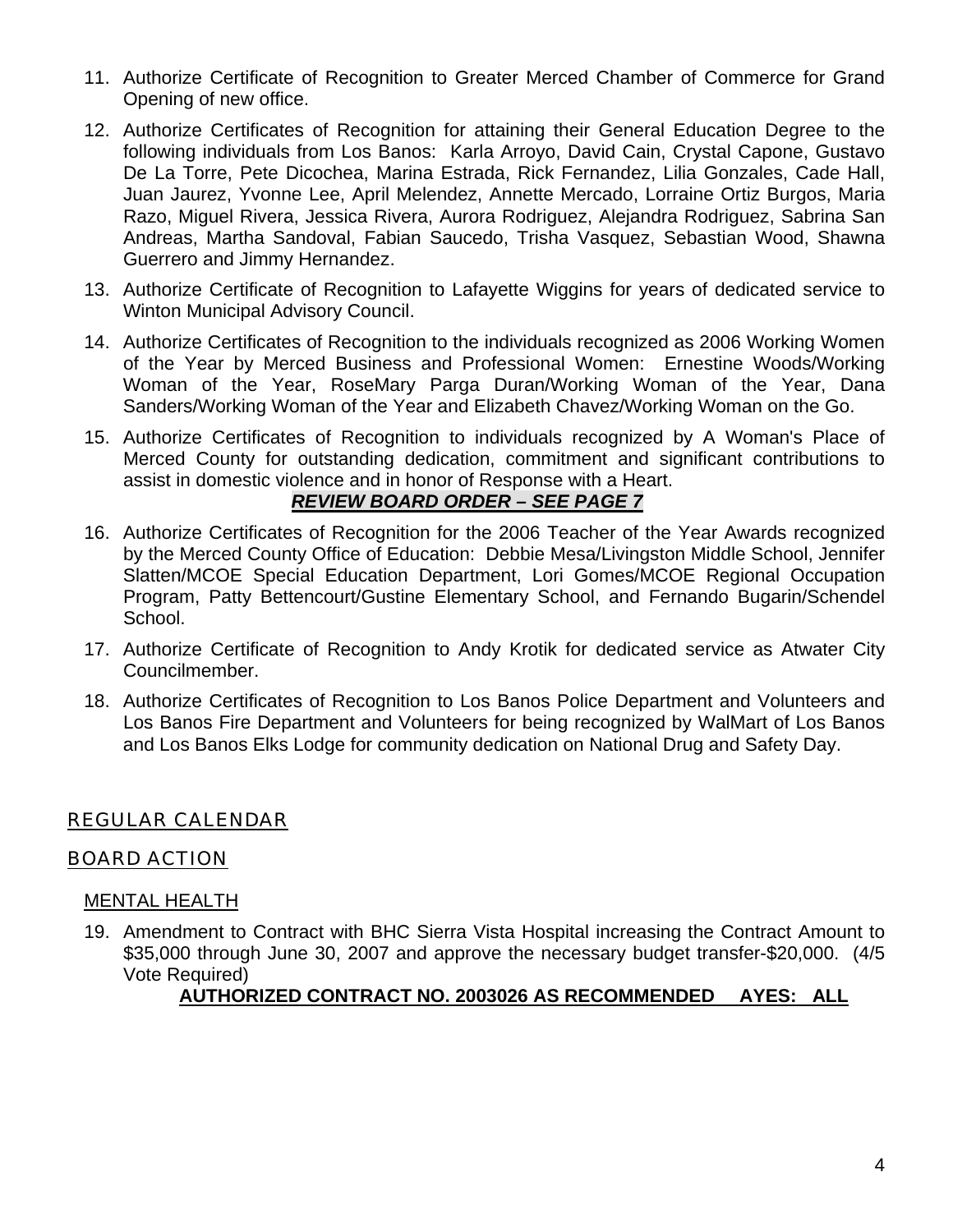# COUNTY CLERK/REGISTRAR OF VOTERS

20. Authorize Special Election to be held in the City of Dos Palos on March 6, 2007 to fill a city council seat created by a vacancy.

# **APPROVED AS RECOMMENDED AYES: ALL**

### DEPT. OF ADMIN. SERVICES

21. Contract with Public Surplus, LLC for the sale of Miscellaneous Property. **AUTHORIZED CONTRACT NO. 2006294 AS RECOMMENDED AYES: ALL**

#### COMMERCE, AVIATION AND ECONOMIC DEVELOPMENT

22. Resolution authorizing the Revolving Loan Fund Plan Certification as required by the U.S. Dept. of Commerce, Economic Development Administration.

# **ADOPTED RESOLUTION NO. 2006-200 AS RECOMMENDED AYES: ALL**

#### HUMAN SERVICES AGENCY

23. PULLED FROM AGENDA – NO ACTION.

#### BOARD APPOINTMENTS

24. Advisory Board on Alcohol and Other Drug Problems – Appoint May Moua representing Education serving at the Pleasure of the Board.

## **APPROVED AS RECOMMENDED AYES: ALL**

# BOARD INFORMATION & POSSIBLE ACTION **ACCEPTED AND PLACED ON FILE AYES: ALL**

- 25. State Water Resources Control Board re: Notice of Status Report Workshop and Public Scoping Meeting, Sediment Quality Objectives for Enclosed Bays and Estuaries of California set for November 28, 2006.
- 26. State Water Resources Control Board re: Notice of availability of "The California Runoff Rundown" Fall, 2006 Edition Newsletter.

## **ADOPTED RESOLUTIONS IN MEMORY OF DARLENE HAGUE AND GEORGENA GOMES FRANZEN AND ADJOURNED MEETING UNTIL NOVEMBER 14, 2006 AT 10:00 A.M.**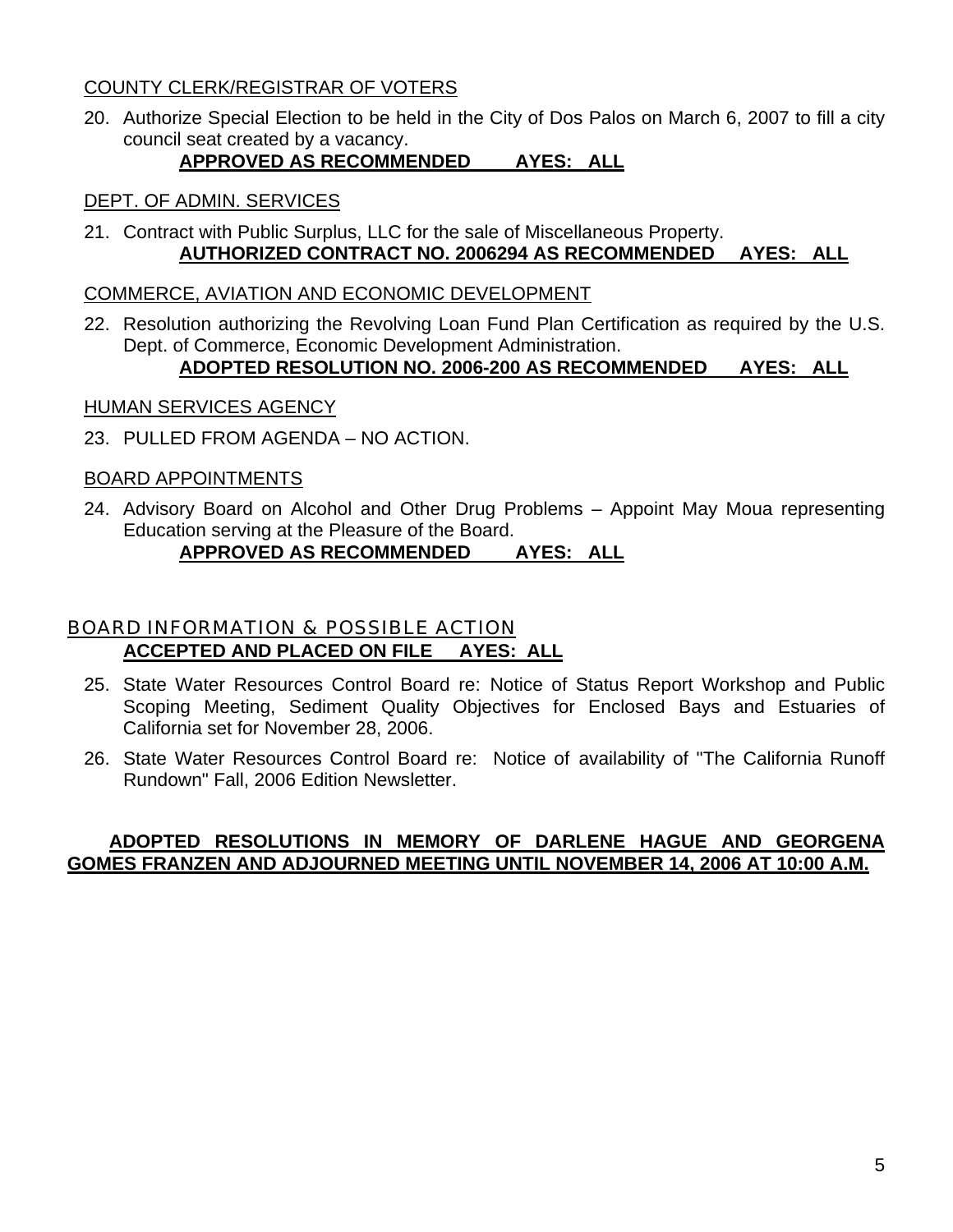# **BOARD ORDERS – SUMMARY ACTION MINUTES – NOVEMBER 7, 2006**

# **9:00 A.M. ADDED AGENDA ITEM 2006-11-07 SCHEDULED ITEMS – LATE AGENDA ITEM**

Later in the day and following discussion on the Riverside Motorsports Park Project, Supervisor Kelsey moves, seconded by Supervisor Pedrozo, to add an evening public hearing on November 14, 2006 to consider the Riverside Motorsports Park Project noting that this need to discuss arose subsequent to the posting of the November 7, 2006 Agenda.

Following discussion, the Chairman calls for a Vote on the Motion.

 Supervisors Crookham, Nelson, O'Banion vote "no". Motion fails. Ayes: Pedrozo, Kelsey Noes: Nelson, Crookham, O'Banion

### **10:00 A.M. SCHEDULED ITEM 2006-11-07 PUBLIC OPPORTUNITY**

Harold DePalma representing Ballico American Legion appears before the Board stating concerns with the asbestos removal in the floors at the Legion Hall and inquires when the removal may occur.

 Public Works Director Paul Fillebrown responds stating many Legion Halls repair work requests are on file and there is a priority order for repairs based on funds.

 Wayne Hine, Merced, speaks on the Old High School Library and presents a Resolution adopted by the California Legislature to the Historic High School Hostel in Merced dated June 1987 for the official records.

 Susan Walsh, League of Women Voters representative, encourages a night meeting on the Riverside Motorsports project.

 Stacey Machado, Winton, speaks against the Riverside Motorsports Park, the Planning Commission treatment of the public at their public hearing, encourages a night meeting for the Riverside Motorsports Park project and submits documents.

 Lisa Kayser-Grant requests a night meeting on the Riverside Motorsports Park project, states concerns with parking during the hearing and questions the Planning Commission job role.

 Jean Okuye commends Supervisor Crookham for the Merced Sun Star article regarding Merced schools.

 Tom Graves speaks against the Riverside Motorsports Park and states concerns with the project.